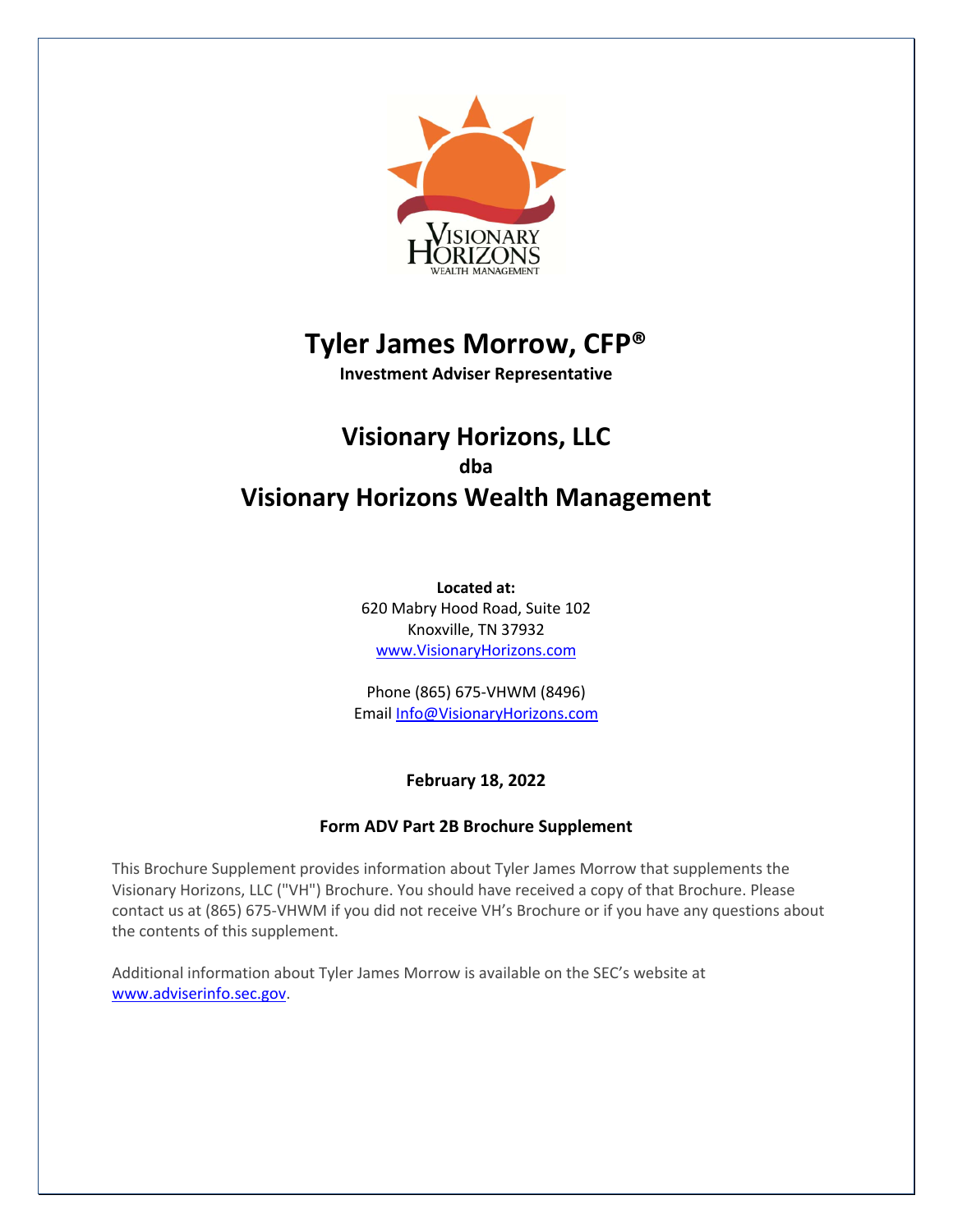Visionary Horizons, LLC Form ADV Part 2B Page 2

#### **Educational Background and Business Experience - Item 2**

**Tyler James Morrow, CFP®**

Born: 1988

#### **Education Background**

• B.S., Accounting, University of Tennessee, 2012

## **Employment History**

- Investment Adviser Representative, Visionary Horizons, LLC, 08/2018 to Present
- B K Reynolds, PC, Accountant, 11/2017 to 07/2019
- Quality Financial Concepts, Client Service Manager, 11/2014 to09/2017
- Securities America, Inc., Registered Representative, 10/2016 to 10/2017
- Foothill Securities, Registered Admin, 08/2016 to 12/2016
- Foothill Securities, Admin, 11/2014 to 07/2016
- Unemployed, 05/2014 to 10/2014
- Whitlock & Co., P.C., Tax Accountant, 11/2012 to 04/2014

## **Professional Designations**

**Certified Financial Planner™ (CFP®):** The Certified Financial Planner™, CFP® and federally registered CFP (with flame design) marks (collectively, the "CFP® marks") are professional certification marks granted in the United States by Certified Financial Planner Board of Standards, Inc. ("CFP Board").

The CFP® certification is a voluntary certification; no federal or state law or regulation requires financial planners to hold CFP® certification. It is recognized in the United States and a number of other countries for its (1) high standard of professional education; (2) stringent code of conduct and standards of practice; and (3) ethical requirements that govern professional engagements with clients. Currently, more than 68,000 individuals have obtained CFP® certification in the United States.

To attain the right to use the CFP® marks, an individual must satisfactorily fulfill the following requirements:

- Education Complete an advanced college-level course of study addressing the financial planning subject areas that CFP Board's studies have determined as necessary for the competent and professional delivery of financial planning services, and attain a Bachelor's Degree from a regionally accredited United States college or university (or its equivalent from a foreign university). CFP Board's financial planning subject areas include insurance planning and risk management, employee benefits planning, investment planning, income tax planning, retirement planning, and estate planning. A Bachelor's degree was not required until 2007. Anyone with a CFP® designation prior to then, does not have to complete the education requirement;
- Examination Pass the comprehensive CFP® Certification Examination. The exam consists of two 3-hour sessions separated by a scheduled 40-minute break, and includes case studies and client scenarios designed to test one's ability to correctly diagnose financial planning issues and apply one's knowledge of financial planning to real world circumstances;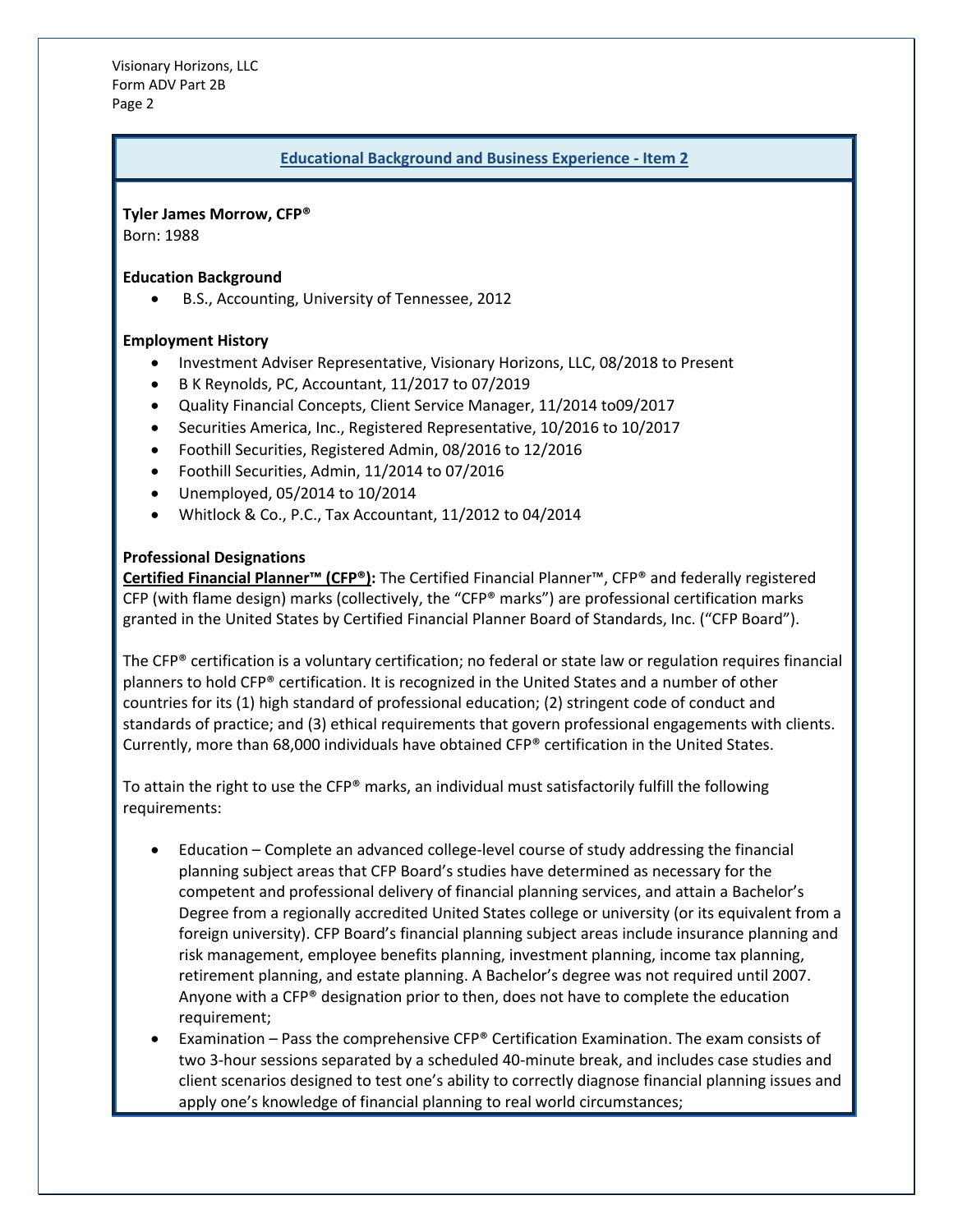- Experience Complete at least three years of full-time financial planning-related experience (or the equivalent, measured as 2,000 hours per year); and
- Ethics Agree to be bound by CFP Board's Standards of Professional Conduct, a set of documents outlining the ethical and practice standards for CFP® professionals.

Individuals who become certified must complete the following ongoing education and ethics requirements in order to maintain the right to continue to use the CFP® marks:

- Continuing Education Complete 30 hours of continuing education hours every two years, including two hours on the Code of Ethics and other parts of the Standards of Professional Conduct, to maintain competence and keep up with developments in the financial planning field; and
- Ethics Renew an agreement to be bound by the Standards of Professional Conduct. The Standards prominently require that CFP® professionals provide financial planning services at a fiduciary standard of care. This means CFP® professionals must provide financial planning services in the best interests of their clients.

 $CFP<sup>®</sup>$  professionals who fail to comply with the above standards and requirements may be subject to CFP Board's enforcement process, which could result in suspension or permanent revocation of their CFP® certification.

#### **Disciplinary Information - Item 3**

Mr. Morrow has not been involved in any reportable disciplinary events.

# **Other Business Activities - Item 4**

Mr. Morrow is involved with the charitable organization Shades of Development, for which he is a board member.

Mr. Morrow also consults on general business and accounting matters. His compensation is based on an hourly rate, and he spends less than 5 hours a month on this business activity. All time spent on this business activity is not during trading hours.

#### **Additional Compensation – Item 5**

Apart from the receipt of compensation for the activities listed in Item 4 above, Mr. Morrow does not receive additional compensation or economic benefits from third party sources in connection to his advisory activities.